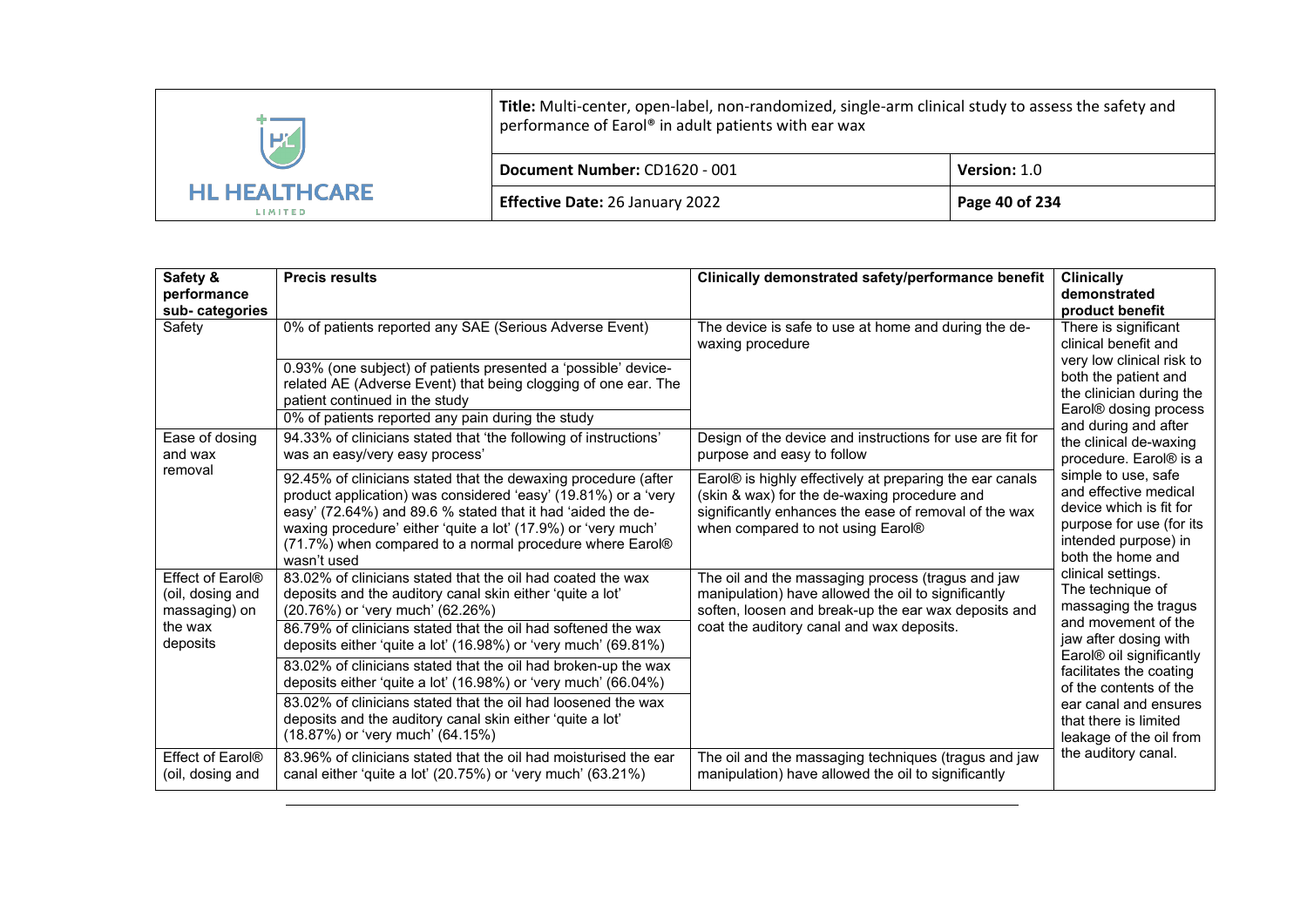| $\overline{H}$<br><b>HL HEALTHCARE</b><br><b>LIMITED</b> | Title: Multi-center, open-label, non-randomized, single-arm clinical study to assess the safety and<br>performance of Earol® in adult patients with ear wax |                |  |
|----------------------------------------------------------|-------------------------------------------------------------------------------------------------------------------------------------------------------------|----------------|--|
|                                                          | Document Number: CD1620 - 001                                                                                                                               | Version: 1.0   |  |
|                                                          | <b>Effective Date: 26 January 2022</b>                                                                                                                      | Page 41 of 234 |  |

| massaging) on<br>the auditory<br>canal skin                          | 81.13% of clinicians stated that the oil had soothed the ear<br>canal either 'quite a lot' (18.87%) or 'very much' (62.26%)                                                                                                                                                                                                                                                                                                                        | moisturise, lubricate and soothe the auditory canal skin<br>surfaces                                                                                                                                                                                                                                                       | Earol <sup>®</sup> oil is highly<br>effective at softening,<br>loosening and                                                                                                                          |
|----------------------------------------------------------------------|----------------------------------------------------------------------------------------------------------------------------------------------------------------------------------------------------------------------------------------------------------------------------------------------------------------------------------------------------------------------------------------------------------------------------------------------------|----------------------------------------------------------------------------------------------------------------------------------------------------------------------------------------------------------------------------------------------------------------------------------------------------------------------------|-------------------------------------------------------------------------------------------------------------------------------------------------------------------------------------------------------|
| surfaces                                                             | 89.63% of clinicians stated that the oil had lubricated the ear<br>canal either 'quite a lot' (18.87%) or 'very much' (70.76%)                                                                                                                                                                                                                                                                                                                     |                                                                                                                                                                                                                                                                                                                            | breaking-up the wax<br>deposits and                                                                                                                                                                   |
| Wax reduction<br>pre-dewaxing<br>procedure                           | Day 0: 81.02% of tympanic membranes analysed had >76%<br>wax occlusion.<br>Day 6: 13.90% reduction in wax occlusion & 15.4% reduction<br>where the protocol was followed exactly.                                                                                                                                                                                                                                                                  | The data demonstrate that Earol® is capable of<br>significantly reducing the ear wax blockage without any<br>requirement for the de-waxing procedure.<br>Validates the dosing frequency (morning & evening) for<br>6 days prior to the de-waxing procedure.                                                                | lubricating and<br>moisturising the skin<br>covering the ear canal<br>and tympanic<br>membrane which                                                                                                  |
| Wax reduction<br>post-dewaxing<br>procedure (after<br>6 days dosing) | Day 0: 81.02% of tympanic membranes analysed had >76%<br>wax occlusion.<br>Day 6: 90.91% reduction in wax occlusion & 98.40% reduction<br>where the protocol was followed exactly.                                                                                                                                                                                                                                                                 | The data demonstrate that Earol® is capable of<br>preparing the ear canals for the de-waxing procedure<br>such that more than 90% of the wax can be removed.<br>Validates the dosing frequency (morning & evening) for<br>6 days prior to the de-waxing procedure.                                                         | facilitates the de-<br>waxing procedure by<br>allowing the clinician to<br>easily and safely<br>separate the ear wax                                                                                  |
| Ear itchiness,<br>dryness & other<br>ear canal<br>symptoms           | 80.00% of patients with baseline itchiness reported<br>relief/disappearance of symptoms after dosing for 6 days. (Pre-<br>dewaxing procedure)<br>71.43% of patients with baseline dryness reported<br>relief/disappearance of symptoms after dosing for 6 days. (Pre-<br>dewaxing procedure)<br>60.00% of patients with other baseline symptoms reported<br>relief/disappearance of symptoms after dosing for 6 days. (Pre-<br>dewaxing procedure) | The data demonstrate that dosing with Earol®<br>significantly reduces itchy ears and dryness of the ears<br>irrespective of the de-waxing procedure. It is further<br>demonstrated that Earol® significantly improves ear<br>health as 60% of 'other symptoms' were also<br>relieved/disappeared after dosing with Earol®. | deposits from the<br>delicate skin and<br>remove the wax<br>deposits from the ear<br>canal in a pain free<br>and effective manner.<br>Further Earol oil has<br>been shown to<br>significantly reduces |
| Overall ease of<br>use & following<br>patient<br>information         | 97.85% of patients reported that Earol® was easy to use, with<br>100% stating that placing the actuator into the ear was easy.<br>98.92% of patients reported that the instructions for use were<br>easy to follow                                                                                                                                                                                                                                 | Earol® is an over-the-counter healthcare product<br>which is used by the patient in the home environment<br>without medical supervision. The data demonstrates<br>that Earol <sup>®</sup> is extremely intuitive to use and that the                                                                                       | the ear wax occlusion<br>prior to the clinical de-<br>waxing procedure.                                                                                                                               |